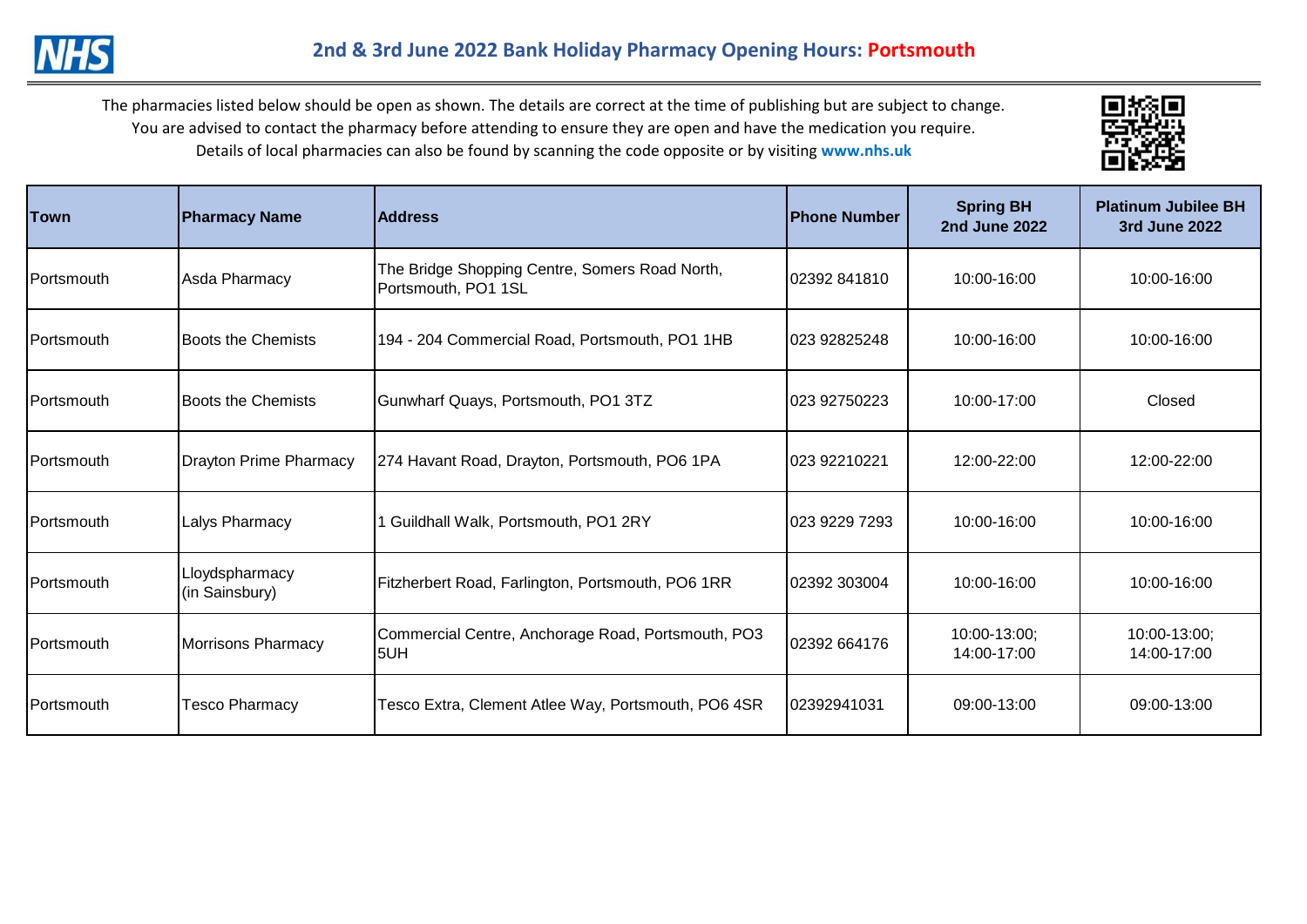



| <b>Town</b> | <b>Pharmacy Name</b>  | <b>Address</b>                                                            | <b>Phone Number</b> | <b>Spring BH</b><br><b>2nd June 2022</b> | <b>Platinum Jubilee BH</b><br>3rd June 2022 |
|-------------|-----------------------|---------------------------------------------------------------------------|---------------------|------------------------------------------|---------------------------------------------|
| Southampton | Adelaide Pharmacy     | The Adelaide Health Centre, William Macleod Way,<br>Southampton, SO16 4XE | 023 8077 7502       | 09:00-15:00                              | 09:00-15:00                                 |
| Southampton | Asda Pharmacy         | Asda Stores Ltd, Portland Terrace, Southampton, SO14<br>7EG               | 02380 229997        | 10:00-16:00                              | 10:00-16:00                                 |
| Southampton | Superdrug Pharmacy    | 15 - 17 Victoria Road, Woolston, Southampton, SO19 9DY 023 80447100       |                     | 09:00-14:30;<br>15:00-17:30              | Closed                                      |
| Southampton | Superdrug Pharmacy    | 401 - 403 Bitterne Road, Bitterne, Southampton, SO18<br>5RR               | 023 80441842        | 09:00-17:30                              | Closed                                      |
| Southampton | <b>Tesco Pharmacy</b> | Fesco Superstore, Tebourba Way, Millbrook,<br>Southampton, SO16 4QE       | 0345 6779626        | 09:00-13:00                              | 09:00-13:00                                 |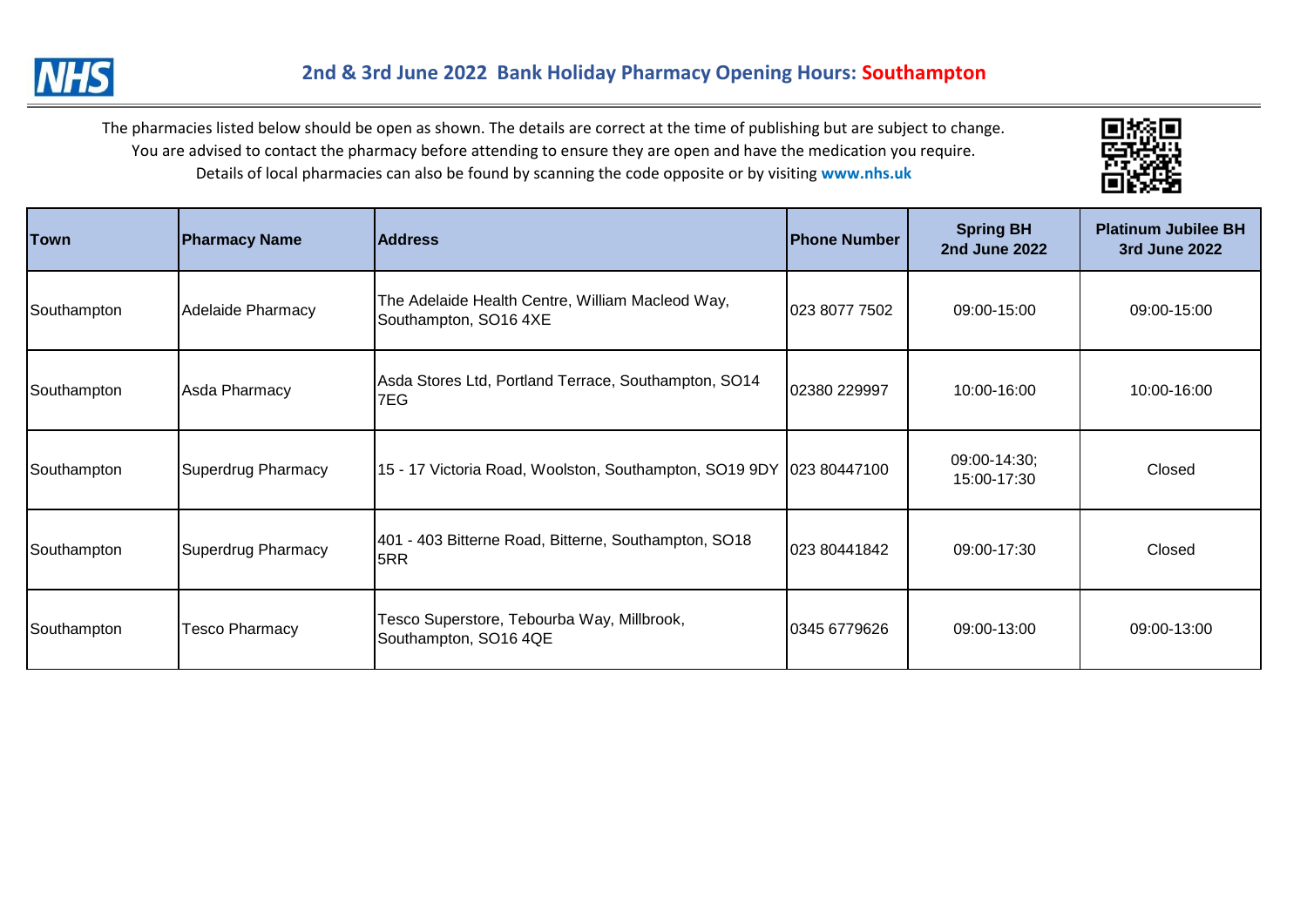

| Town        | <b>Pharmacy Name</b>             | <b>Address</b>                                                               | <b>Phone Number</b> | <b>Spring BH</b><br><b>2nd June 2022</b> | <b>Platinum Jubilee BH</b><br><b>3rd June 2022</b> |
|-------------|----------------------------------|------------------------------------------------------------------------------|---------------------|------------------------------------------|----------------------------------------------------|
| Aldershot   | <b>Tesco Pharmacy</b>            | Tesco Superstore, Willems Park, Wellington Avenue,<br>Aldershot, GU11 1SQ    | 0345 6779004        | 09:00-13:00                              | 09:00-13:00                                        |
| Alton       | <b>Boots the Chemists</b>        | 52 High Street, Alton, GU34 1ET                                              | 01420 83126         | 10:00-14:00                              | 10:00-14:00                                        |
| Basingstoke | <b>Boots the Chemists</b>        | 15 Old Basing Mall, Basingstoke, RG21 7LW                                    | 01256 351611        | 10:00-16:00                              | 10:00-16:00                                        |
| Basingstoke | <b>Fastfare Pharmacy</b>         | Abbey Road, Popley, Basingstoke, RG24 9ES                                    | 01256 357637        | 09:00-12:00                              | Closed                                             |
| Basingstoke | Lloydspharmacy<br>(in Sainsbury) | 3 Wallop Drive, Basingstoke, RG22 4TW                                        | 01256 817427        | 10:00-16:00                              | 10:00-16:00                                        |
| Basingstoke | Lloydspharmacy<br>(in Sainsbury) | 30a/b Mulfords Hill, Tadley, Basingstoke, RG26 3JE                           | 01189 816537        | 10:00-16:00                              | 10:00-16:00                                        |
| Basingstoke | <b>Superdrug Pharmacy</b>        | 10-12 Hampstead House, The Walks Shopping Centre,<br>Basingstoke, RG21 7LG   | 01256 321810        | 08:30-18:00                              | Closed                                             |
| Basingstoke | <b>Tesco Pharmacy</b>            | District Shopping Centre, Chineham, Basingstoke, RG24<br>8BE                 | 01256 824104        | 09:00-13:00                              | 09:00-13:00                                        |
| Farnborough | Asda Pharmacy                    | Instore Pharmacy, West Mead, Farnborough, GU14 7LT                           | 01252 557190        | 10:00-16:00                              | 10:00-16:00                                        |
| Farnborough | Lloydspharmacy<br>(in Sainsbury) | 6 Queensmead, Farnborough, GU14 7GL                                          | 01252 542877        | 10:00-16:00                              | 10:00-16:00                                        |
| Farnborough | <b>Morrisons Pharmacy</b>        | Links Way, Summit Avenue, Southwood Village Centre,<br>Farnborough, GU14 0NA | 01252 377270        | 10:00-13:00;<br>14:00-17:00              | 10:00-13:00;<br>14:00-17:00                        |
| Fleet       | <b>Morrisons Pharmacy</b>        | The Key, Elvetham Heath Way, Elvetham Heath, Fleet,<br><b>GU51 1HA</b>       | 01252 625821        | 10:00-13:00;<br>14:00-17:00              | 10:00-13:00:<br>14:00-17:00                        |
| Fleet       | <b>Superdrug Pharmacy</b>        | The Hart Centre, Fleet, GU51 3LA                                             | 01252 616226        | 09:00-17:30                              | Closed                                             |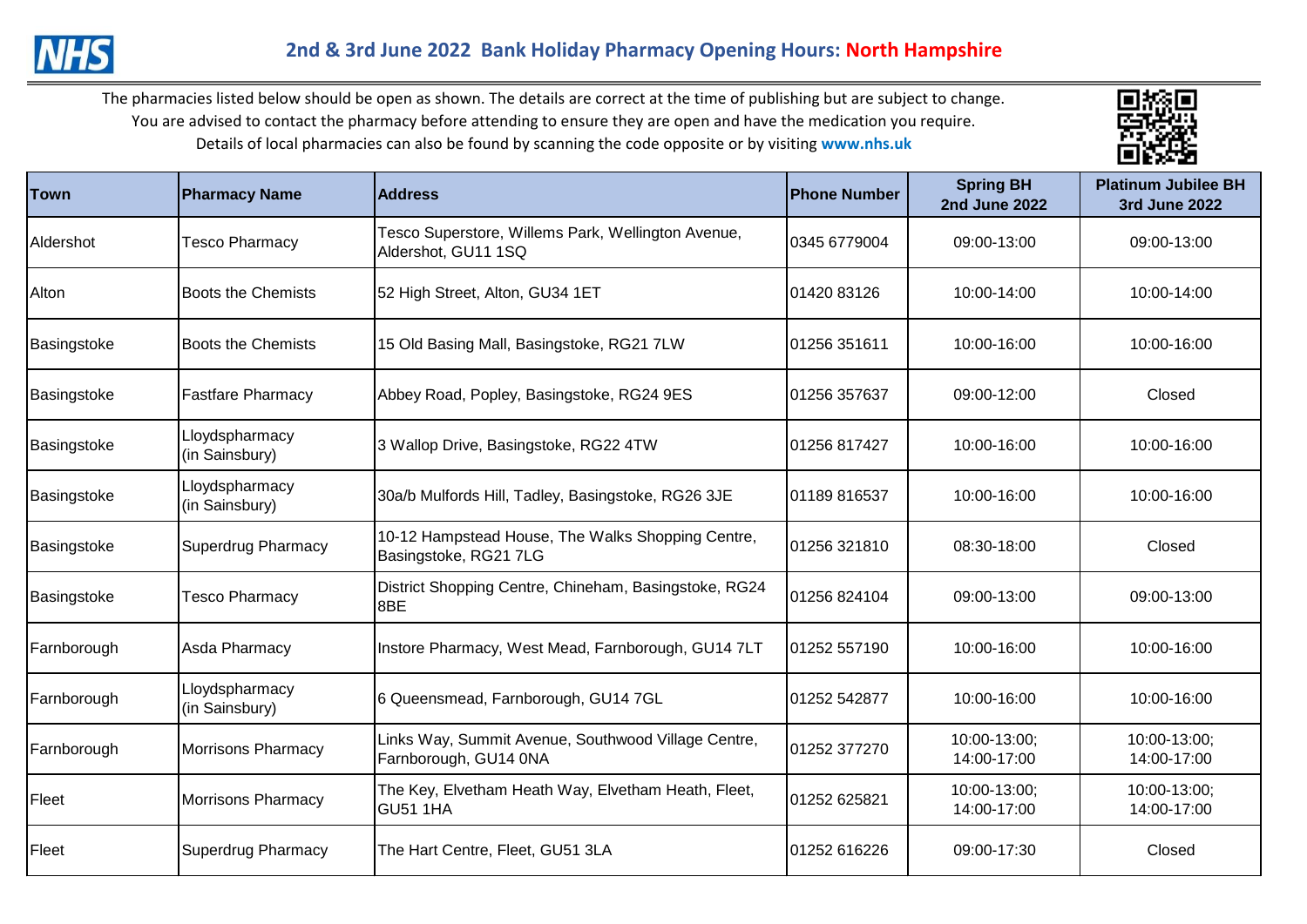

| Town              | <b>Pharmacy Name</b>             | <b>Address</b>                                                            | <b>Phone Number</b> | <b>Spring BH</b><br><b>2nd June 2022</b> | <b>Platinum Jubilee BH</b><br><b>3rd June 2022</b> |
|-------------------|----------------------------------|---------------------------------------------------------------------------|---------------------|------------------------------------------|----------------------------------------------------|
| Andover           | Asda Pharmacy                    | Asda Superstore, Anton Mill Road, Andover, SP10 2RW                       | 01264 367630        | 10:00-16:00                              | 10:00-16:00                                        |
| Andover           | <b>Superdrug Pharmacy</b>        | 17 High Street, Andover, SP10 1NF                                         | 01264 352183        | 08:30-17:30                              | Closed                                             |
| <b>IAndover</b>   | <b>Tesco Pharmacy</b>            | Tesco Superstore, River Way, Andover, SP10 1UZ                            | 0345 6779007        | 09:00-13:00                              | 09:00-13:00                                        |
| Eastleigh         | Asda Pharmacy                    | Asda, Bournemouth Road, Chandlers Ford, Eastleigh,<br>SO53 3YJ            | 023 80277390        | 10:00-16:00                              | 10:00-16:00                                        |
| Eastleigh         | Lloydspharmacy<br>(in Sainsbury) | Leigh Road, Eastleigh, SO50 9FH                                           | 02380 643165        | 10:00-16:00                              | 10:00-16:00                                        |
| <b>New Milton</b> | <b>Tesco Pharmacy</b>            | Tesco Stores Ltd, Caird Avenue, New Milton, BH25 6BP                      | 01172 914261        | 09:00-13:00                              | 09:00-13:00                                        |
| Ringwood          | <b>Boots the Chemists</b>        | 11 Southampton Road, Ringwood, BH24 1HB                                   | 01425 474170        | Closed                                   | 10:00-13:00                                        |
| Ringwood          | LloydsPharmacy                   | Parkers Close, Gorley Road, Poulner, Ringwood, BH24 1SD 01425 483643      |                     | 10:00-13:00                              | Closed                                             |
| Romsey            | <b>Superdrug Pharmacy</b>        | 10 The Hundred, Romsey, SO51 8BW                                          | 01794 513314        | 09:00-13:00;<br>14:00-17:30              | Closed                                             |
| Southampton       | <b>Forest Pharmacy</b>           | Southampton Road, Bartley, Southampton, SO40 2NA                          | 023 80812734        | 10:00-16:00                              | 10:00-16:00                                        |
| Southampton       | Lloydspharmacy<br>(in Sainsbury) | Tollbar Way, Hedge End, Southampton, SO30 2UH                             | 01489 787710        | 10:00-16:00                              | 10:00-16:00                                        |
| Southampton       | <b>Tesco Pharmacy</b>            | Tesco Superstore, Hamble Lane, Bursledon, Southampton,<br>SO318GN         | 03452666628         | 09:00-13:00                              | 09:00-13:00                                        |
| Winchester        | Lloydspharmacy<br>(in Sainsbury) | Sainsbury Complex, Badger Farm Road, Badger Farm,<br>Winchester, SO22 4QB | 01962 842406        | 10:00-16:00                              | 10:00-16:00                                        |
| Winchester        | <b>Tesco Pharmacy</b>            | Tesco Stores Ltd, Easton Lane, Winchester, SO23 7RS                       | 01962 429073        | 09:00-13:00                              | 09:00-13:00                                        |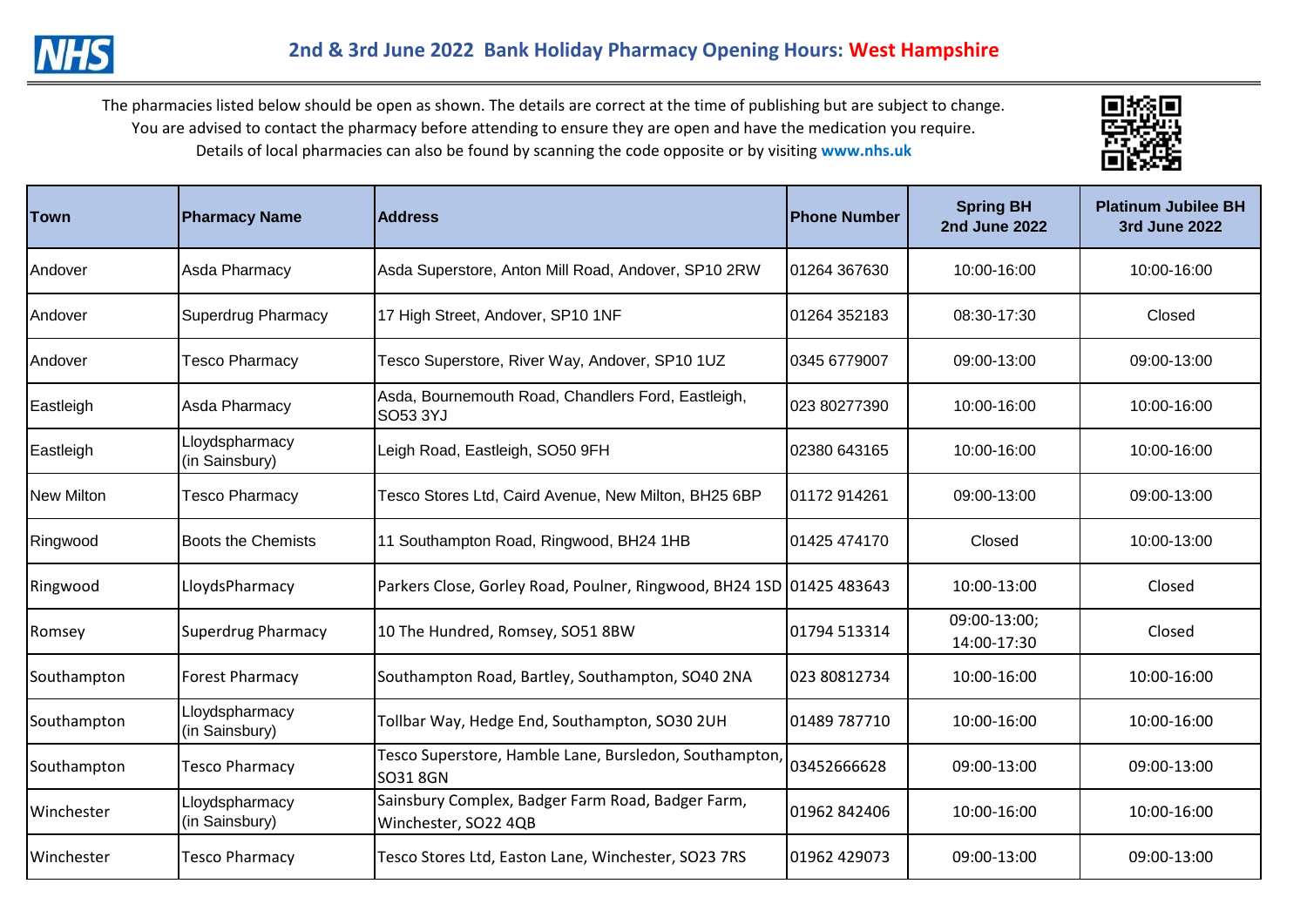

| Town                 | <b>Pharmacy Name</b>       | <b>Address</b>                                                | <b>Phone Number</b> | <b>Spring BH</b><br><b>2nd June 2022</b> | <b>Platinum Jubilee BH</b><br>3rd June 2022 |
|----------------------|----------------------------|---------------------------------------------------------------|---------------------|------------------------------------------|---------------------------------------------|
| Bedhampton           | Asda Pharmacy              | Asda Store, Purbrook Way, Bedhampton, Bedhampton,<br>IPO9 3QW | 023 92445800        | 10:00-16:00                              | 10:00-16:00                                 |
| Havant               | Boots the Chemists         | 22 - 24 West Street, Havant, PO9 1PG                          | 023 92483166        | 10:00-16:00                              | 10:00-16:00                                 |
| Havant               | Tesco Pharmacy             | Tesco Stores Ltd, Solent Road, Havant, PO9 1TR                | 0345 0269570        | 09:00-13:00                              | 09:00-13:00                                 |
| <b>Horndean</b>      | <b>Morrisons Pharmacy</b>  | Lakesmere Road, Horndean, PO8 9FB                             | 023 92571997        | 10:00-13:30;<br>14:30-17:00              | $10:00 - 13:30$ ;<br>14:30-17:00            |
| <b>I</b> Petersfield | <b>IBoots the Chemists</b> | 10 High Street, Petersfield, GU32 3JE                         | 01730 263350        | 10:00-16:00                              | 10:00-16:00                                 |
| <b>Waterlooville</b> | Asda Pharmacy              | Asda Store, Portland Road, Waterlooville, PO7 7XR             | 02392 250741        | 10:00-16:00                              | 10:00-16:00                                 |